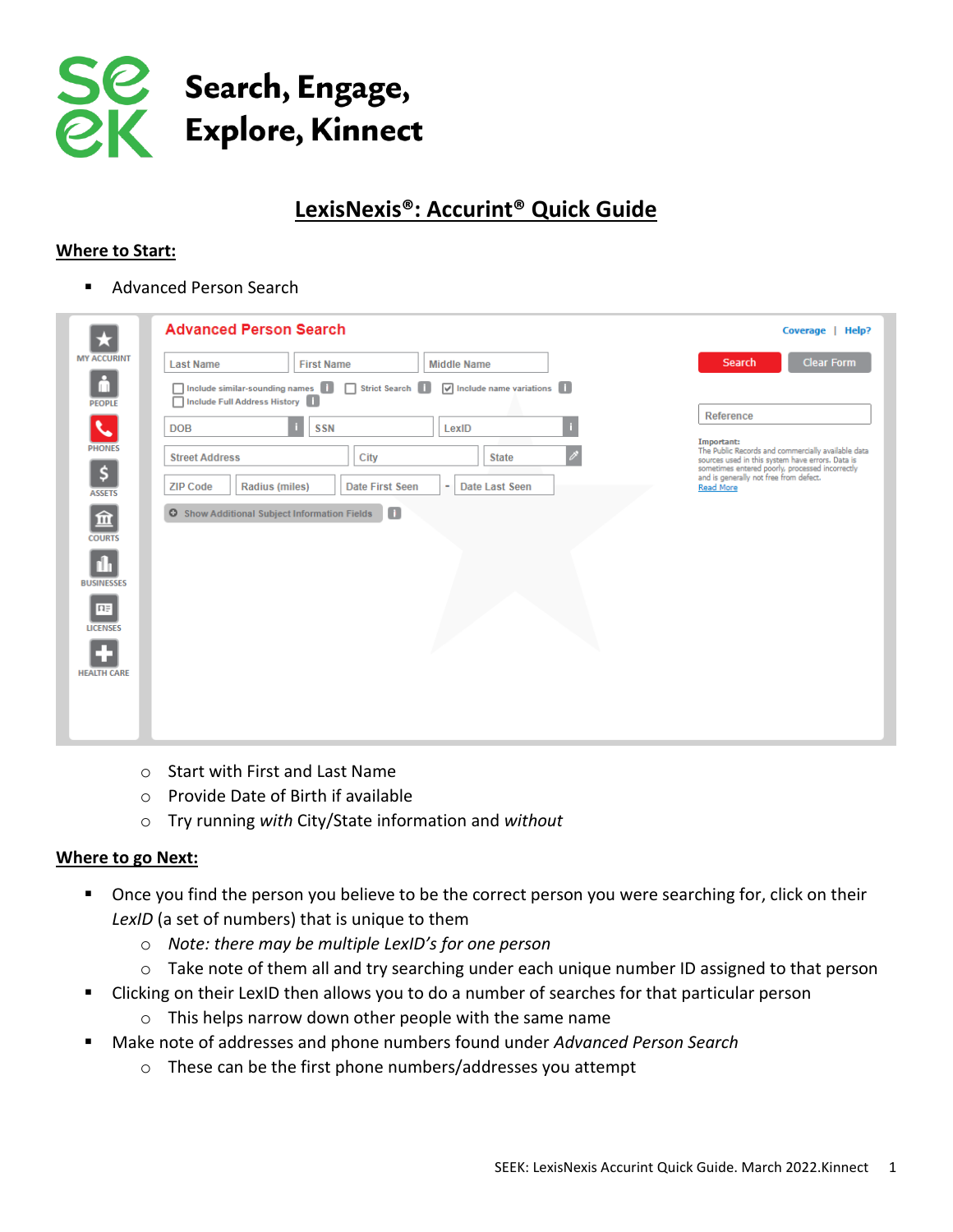

## **Additional Phone Numbers**

■ Run a *Real-Time Phones* search to potentially find different phone numbers from those originally listed under the *Advanced Person Search*

|                                     | <b>Real-Time Phones Search</b>     |                   |                                                  | Coverage   Help?                                                                                                                                                                                               |
|-------------------------------------|------------------------------------|-------------------|--------------------------------------------------|----------------------------------------------------------------------------------------------------------------------------------------------------------------------------------------------------------------|
| <b>MY ACCURINT</b>                  | <b>Last Name</b>                   | <b>First Name</b> | <b>Middle Name</b>                               | <b>Clear Form</b><br>Search                                                                                                                                                                                    |
| ſΠ<br><b>PEOPLE</b>                 | Include similar sounding names [1] |                   |                                                  |                                                                                                                                                                                                                |
|                                     | <u>Camaanii Mamp</u>               |                   |                                                  | Reference                                                                                                                                                                                                      |
| $\blacklozenge$<br><b>PHONES</b>    | <b>Real-Time Phones</b><br>35N     | LexID             |                                                  | Important:<br>The Public Records and commercially available data                                                                                                                                               |
| \$                                  | <b>Street Address</b>              | City              | $\mathscr{P}$<br><b>ZIP Code</b><br><b>State</b> | sources used in this system have errors. Data is<br>sources used in this system have errors. Data is<br>sometimes entered poorly, processed incorrectly<br>and is generally not free from defect.<br>Read More |
| <b>ASSETS</b><br>血<br><b>COURTS</b> | <b>Phone Number</b>                | -i                |                                                  |                                                                                                                                                                                                                |
| <b>BUSINESSES</b>                   |                                    |                   |                                                  |                                                                                                                                                                                                                |
| $\overline{n}$<br><b>LICENSES</b>   |                                    |                   |                                                  |                                                                                                                                                                                                                |
| <b>HEALTH CARE</b>                  |                                    |                   |                                                  |                                                                                                                                                                                                                |
|                                     |                                    |                   |                                                  |                                                                                                                                                                                                                |

### **Relatives Search:**

- Once you find the person you believe to be the relative you are searching for, run a *Relatives Search* on that person
	- o Those relatives are also likely related to the child
	- o You can run any of the aforementioned searches on the names yielded from the *Relatives Search* as well

### **Contact Card Report:**

- Once you find the person you believe to be the relative you are searching for, also run a *Contact Card Report* on that person
	- o This may give additional names from the *Relatives Search*, and may provide specific relationship information (Aunt, Sister, etc.)

## **Tips:**

■ If there are little-to-no results, try various spellings of their name or adding/subtracting DOB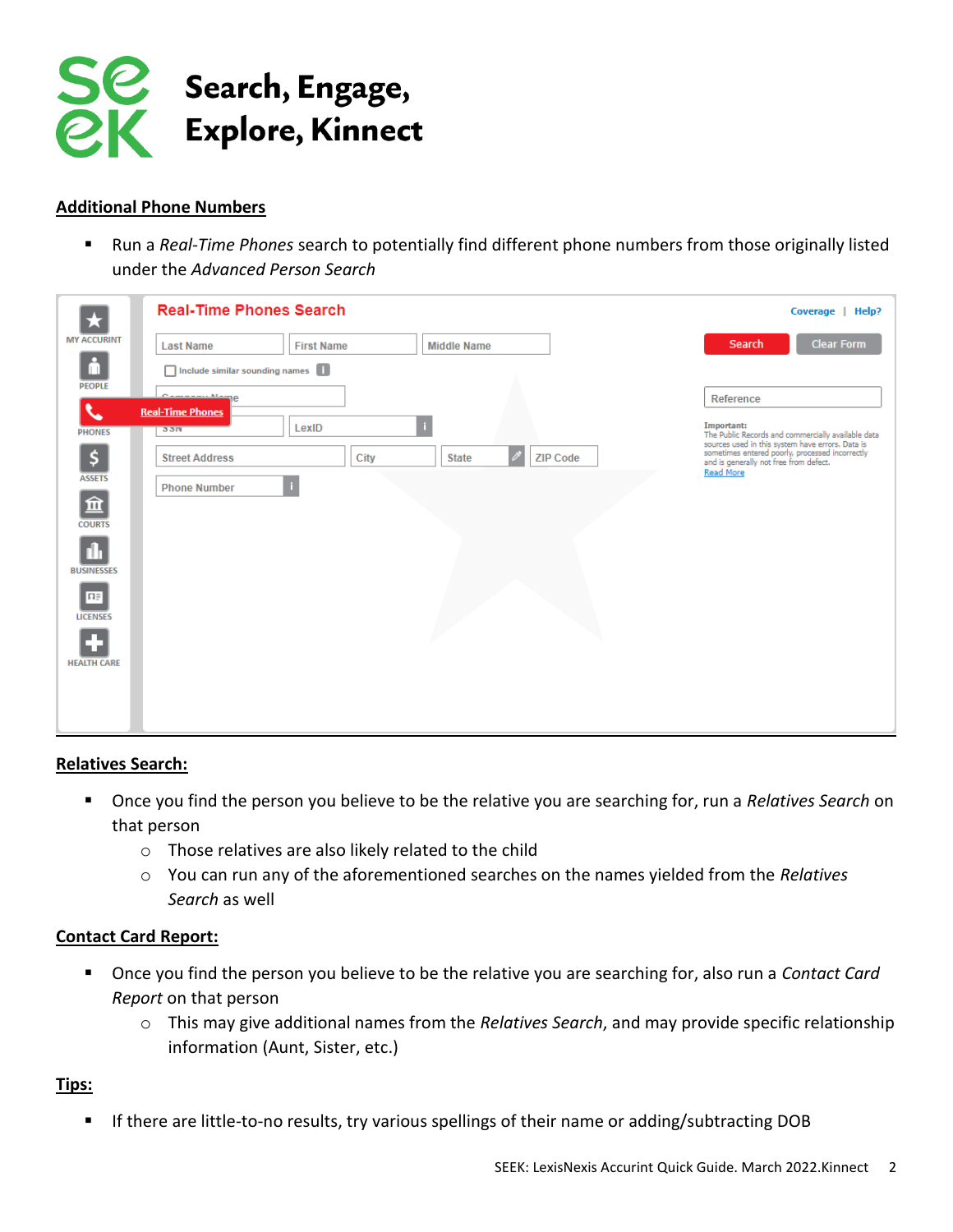

■ Try attempting old addresses and phone numbers, and try attempting other relatives/associates

#### **Additional Searches:**

■ Court Records

|                     | <b>Bankruptcies, Liens &amp; Judgments Search</b>                  |                   |                                 | Help?<br>Coverage                                                                                                                                         |
|---------------------|--------------------------------------------------------------------|-------------------|---------------------------------|-----------------------------------------------------------------------------------------------------------------------------------------------------------|
| <b>MY ACCURINT</b>  | Search Options:                                                    |                   |                                 | <b>Clear Form</b><br>Search                                                                                                                               |
| lΠ                  | Bankruptcies, Liens & Judgments Search V                           |                   |                                 |                                                                                                                                                           |
| <b>PEOPLE</b>       | <b>Last Name</b>                                                   | <b>First Name</b> | <b>Middle Name</b>              | Reference                                                                                                                                                 |
|                     | Include similar-sounding names                                     | Strict Search     |                                 | Important:                                                                                                                                                |
| <b>PHONES</b>       | LexID<br><b>SSN</b>                                                |                   | ٠                               | The Public Records and commercially available data<br>sources used in this system have errors. Data is<br>sometimes entered poorly, processed incorrectly |
| \$<br><b>ASSETS</b> | <b>Company Name</b>                                                | <b>FEIN</b>       | <b>Case/Filing Number</b>       | and is generally not free from defect.<br>Read More                                                                                                       |
| 血                   | <b>Bankruptcies, Liens &amp; Judgments</b>                         | City              | <b>ZIP Code</b><br><b>State</b> |                                                                                                                                                           |
| <b>COURTS</b>       | <b>Civil Courts</b><br><b>Court Search Wizard</b>                  |                   |                                 |                                                                                                                                                           |
|                     | <b>Criminal Records</b><br><b>Federal Civil Court Records</b>      |                   |                                 |                                                                                                                                                           |
| <b>BUSINESSES</b>   | <b>Foreclosures</b><br><b>Marriages/Divorces</b>                   |                   |                                 |                                                                                                                                                           |
| 匪                   | <b>National Motor Vehicle Accidents</b><br><b>Official Records</b> |                   |                                 |                                                                                                                                                           |
| <b>LICENSES</b>     | <b>Sexual Offenders</b><br><b>USA PATRIOT Act</b>                  |                   |                                 |                                                                                                                                                           |
| <b>HEALTH CARE</b>  |                                                                    |                   |                                 |                                                                                                                                                           |
|                     |                                                                    |                   |                                 |                                                                                                                                                           |
|                     |                                                                    |                   |                                 |                                                                                                                                                           |
|                     |                                                                    |                   |                                 |                                                                                                                                                           |

■ Licenses/Concealed Weapons Permits/Voter Registrations